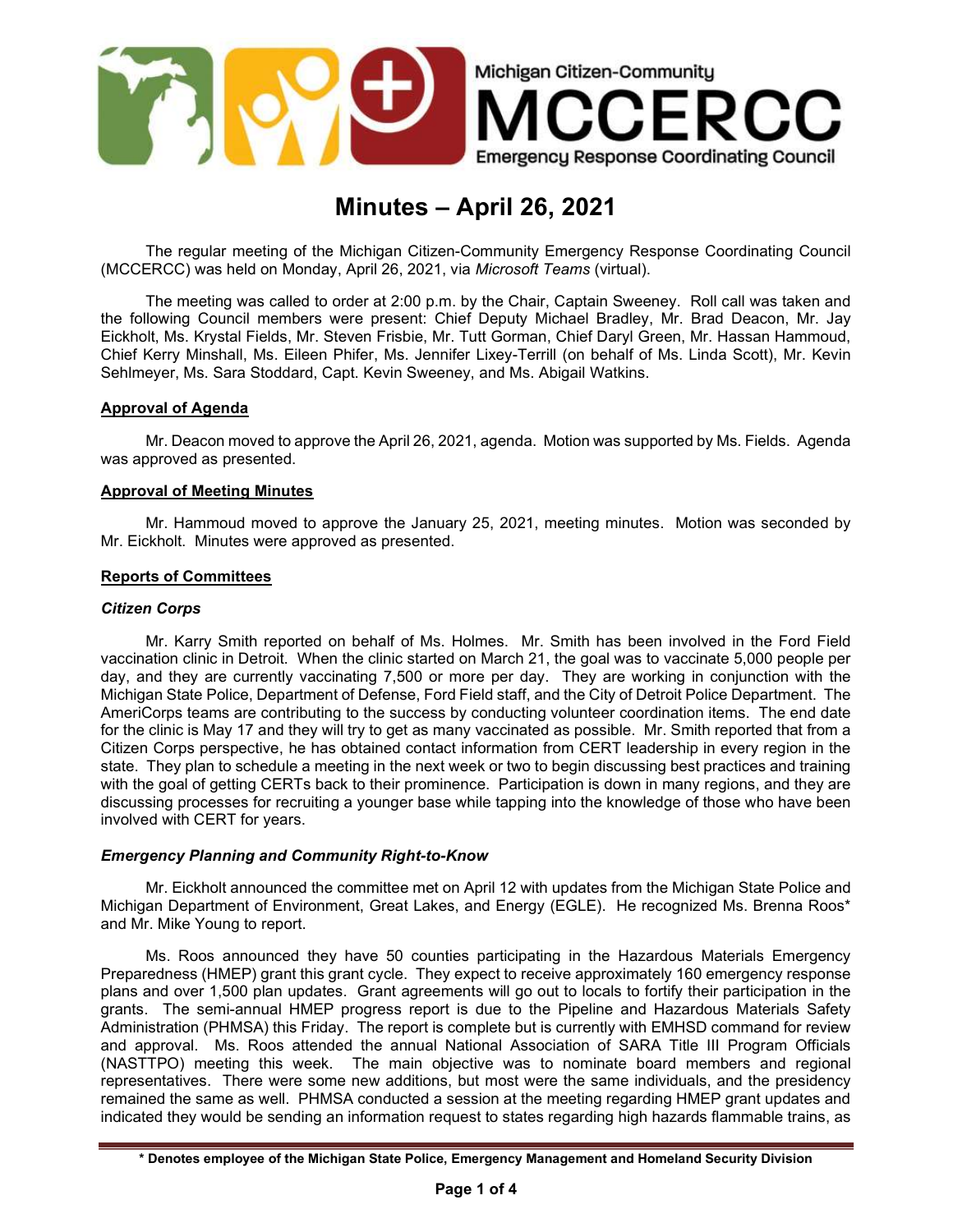they want to ensure states are receiving those reports and disseminating them to affected counties. In Michigan, those counties include Lenawee, Monroe, Wayne, and Washtenaw. Ms. Roos attended the Michigan Safety Conference two weeks ago and was able to present on Local Emergency Planning Committees (LEPCs) explaining how a committee typically operates and how facilities can better work with their LEPCs.

 Ms. Roos announced they pushed back the due dates for emergency response plans and plan updates to September. This began last grant cycle during COVID and proved to be a more convenient schedule than the previous July date, based on feedback received from emergency managers. Moving forward, emergency response plans and updates will be due September 15.

Mr. Mike Young from EGLE provided an update on the past reporting season for SARA Title III, which concluded on March 1. To date, 7,008 annual Tier II reports have been submitted. These include facilities not only reporting hazardous materials but extremely hazardous substances (EHSs). During the reporting season, they offered a free Tier II webinar basics course and over 400 people joined. They also conducted a threepart series Microsoft Teams workshop to assist with how to do Tier II reporting. They received great feedback on the training format for both the webinar and workshop. A new tutorial was distributed at the beginning of the year on how to navigate the online Tier II Manager program. Mr. Young commented it was a great reporting season with no issues. Reminder emails have been sent to facilities regarding who reported last year and did not report this year. He is also in the process of reviewing Tier II reports, looking at facilities that are storing EHSs and chemicals of concern and contacting them if there are errors in reporting.

Mr. Eickholt announced they have contacted the Chemical Facility Anti-Terrorism Standards (CFATS) program within the Department of Homeland Security, which focuses on the security of large bulk chemicals. Mr. Young will be reaching out soon to organize a small workgroup involving representatives from the FBI, MSP, MDARD, MDOT, and State Fire Marshal, which will convene in early June. The purpose of the group is to focus on how information can be shared from the Tier II Manager system with agencies that are conducting field inspections. Those individuals do not have the ability to do a lot of site visits and ensure things are stored properly, but CFATS staff does have time. Mr. Young commented that Michigan is the only state in Region V and across the country that has reached out to CFATS. In addition, the EPA is seeking to do more education outreach with the SARA Title III program.

## Hazard Mitigation

 Ms. Phifer thanked Council members for electing her as chair of the Hazard Mitigation (HM) Committee. The current committee includes Mr. Deacon, Mr. Eickholt, and Ms. Watkins, and they convened earlier today.

 Ms. Phifer made a motion to add Ms. Jennifer Lixey-Terrill from the Department of Health and Human Services, as a member of the HM Committee. The motion was seconded by Mr. Deacon. Motion carried.

 Mr. Matt Schnepp\* provided an update on the overall status of hazard mitigation grants. There are currently 55 ongoing, approved mitigation grants for about \$31 million federal share—32 are from various fiscal years of the Pre-Disaster Mitigation (PDM) Program and 23 from the Hazard Mitigation Grant Program. There are 11 grant applications at FEMA pending approval. Mr. Schnepp reported they have 10 HMGP applications at FEMA for Disaster 4381 and the newer disaster from last summer—Disaster 4547. They are working with FEMA on the approval those, but several projects are somewhat delayed due to mitigation grant staff from FEMA being deployed for vaccine operations. The last estimate for Disaster 4547 was approximately \$6 million available through the Hazard Mitigation Grant Program. This is a reminder that the amount received for HMGP is based on how much FEMA spends in the recovery programs for public assistance. They received the sixmonth estimate, and it bumped the amount up to \$10.3 million. Two cycles of soliciting applications have occurred. The first time around was for floodplain acquisition proposals from within the declared area. That yielded two grant applications—one for the village of Sanford and one for the city of Midland. Those are the two 4547 applications currently at FEMA for approval. During the second cycle, the proposals were opened statewide. They received 15 new proposals for about \$7.6 million and staff is currently working through eligibility review on those. Mr. Schnepp reported a couple of projects withdrew their applications in the final weeks for the 2020 BRIC program. Ten grant applications for BRIC 2020 were submitted and those are still undergoing the FEMA selection process. When FEMA finalizes that process, they will make announcements across the country for all the projects they received.

<sup>\*</sup> Denotes employee of the Michigan State Police, Emergency Management and Homeland Security Division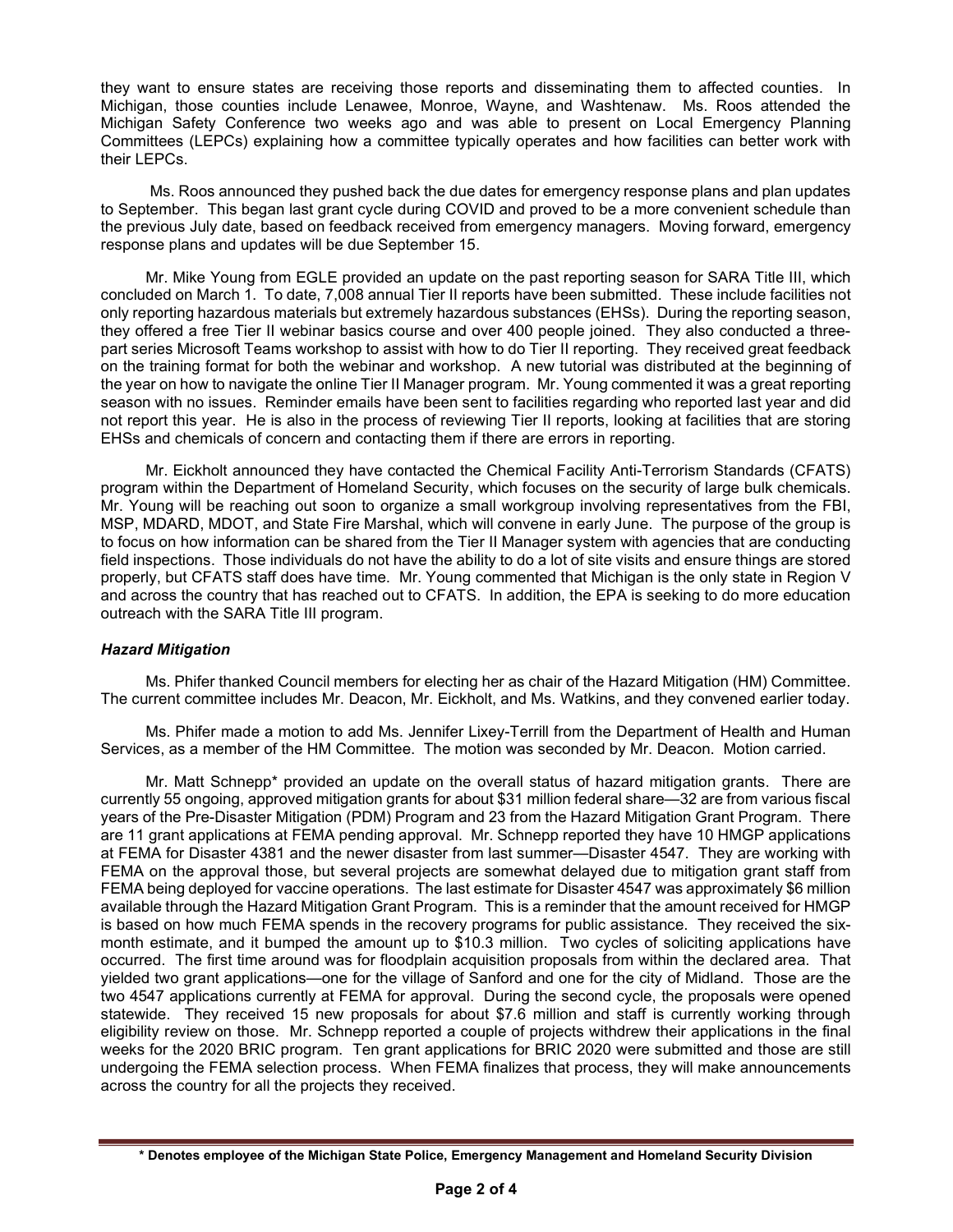Mr. Schnepp stated the HM Committee met today to discuss overhaul of the ranking and scoring process. The mitigation grants scoring process the committee follows is outlined in the Michigan Hazard Mitigation Plan, as well as the Hazard Mitigation Grant Program administrative plans. It is a limited criterion they review relating to the quality of the application; likelihood of success of the proposed mitigation solution for the project; MCCERCC priorities; and the funding program priorities. For the 2020 BRIC program, FEMA developed a more robust ranking and scoring system for applications, which involves a qualitative review and technical review of their scoring of applications. They would like to revisit how Michigan does its scoring through the MCCERCC HM Committee and possibly put something new in place to assist with that ranking process for the next time applications are reviewed.

# Old Business

Ms. Jennifer Lixey-Terrill provided a report on the Coronavirus update. Currently, approximately 6.4 million vaccinations have been completed in Michigan; 2.5 million of those are second doses. They continue to work toward the 70 percent goal for herd immunity. A meeting was held last week nationally regarding the Johnson & Johnson vaccine, and they have lifted their pause on the vaccine for 18 years and older. Allocations for the Johnson & Johnson vaccine have not yet been received. With other vaccines, they have been allocated 8.4 million of the vaccinations, so they are still receiving the quantity in Michigan from the federal government. Ms. Lixey-Terrill reported they continue to see multiple variants. The B.1.1.7. has been identified in every county in Michigan to include about 5,000 different variants; 4,700 of those are the B.1.1.7. and they are monitoring the B.1.617., which is the variant from India. There will be a press release tomorrow regarding vaccinations. They have also received over 4,100 applications for funeral assistance, and those are being processed. Ms. Lixey-Terrill reported they have provided 210,319 vaccinations at Ford Field; 186,307 of those have been provided onsite and 23,932 have been mobile. As of yesterday, they have vaccinated 6,285, passing their goal of 6,000 per day. Refer to their the MDHHS website for updates.

Mr. Tom Weber\* presented on Strategic Plan stakeholder feedback results. A survey was disseminated in February 2021, which was a follow-up to surveying state emergency management coordinators during bimonthly meetings. It was sent to over 30 people—primarily a mix of MCCERCC members and local emergency managers. A little over half replied, and the responses were generally favorable. Mr. Weber summarized some of the direct comments and suggestions received for the Council's consideration. They will also be considered in the division as they move forward with the next round of updates to the plan. The comments fell into broad categories to include diversity, equity, and inclusion; regional training opportunities; funding opportunities; operational; and leadership. Under diversity, equity and inclusion, there were several comments thanking the division for reaching out to other organizations. In the past, the division strategic plan has been primarily an internally created document. Comments included preparing and promoting statewide and local disaster preparedness for individuals and organizations that are not usually aware of the disaster response process. This included ensuring entities from various organizations are represented, including more local emergency management agencies and programs, and engaging in an internal peer review of the emergency management program. This is similar to what the division's EMAP accreditation does. Mr. Weber suggested this would also fall under the purview of this Council and could be discussed more in the future. Under regional training opportunities, there was a comment specific to the division's Professional Emergency Manager (PEM) Program. They requested the program be more formalized and structured, as it currently relies heavily on self-educating. There were comments relating to the possibility of creating a mobile team of educators who could travel around the state to different regions. The Emergency Management and Homeland Security Training Center (EMHSTC) conducts some regional classes and activities, but there were several comments seeking an increase in that and a partnering with institutions around the state, such as Michigan Tech University or Northern Michigan University, and other regionally based universities and schools. In terms of funding opportunities, it was suggested that emergency management needs more offerings that circulate around the state and credentialed trainers from the ranks of the local programs, including providing funding to make this happen. There was a comment suggesting pursuing sustainable, legislatively supportive funding streams to support EMHSD operations, allowing more pass-through opportunities and establishing and developing a state funding mechanism to allow county emergency managers to assist in statewide disaster situations. Operationally, suggestions included developing a district-level support team, led by district coordinators, that is comprised of training liaison officers from state departments. Mr. Weber remarked this also speaks to the incident management teams the division has been in the process of working on for several years. There was a suggestion to direct SEOCs, state agencies, and district coordinators to focus squarely on supporting the local EOCs and coordinate with the local emergency planners and EOC efforts. Board member comments suggested the plan itself be more specific, identify who the objectives are directed to, and

<sup>\*</sup> Denotes employee of the Michigan State Police, Emergency Management and Homeland Security Division